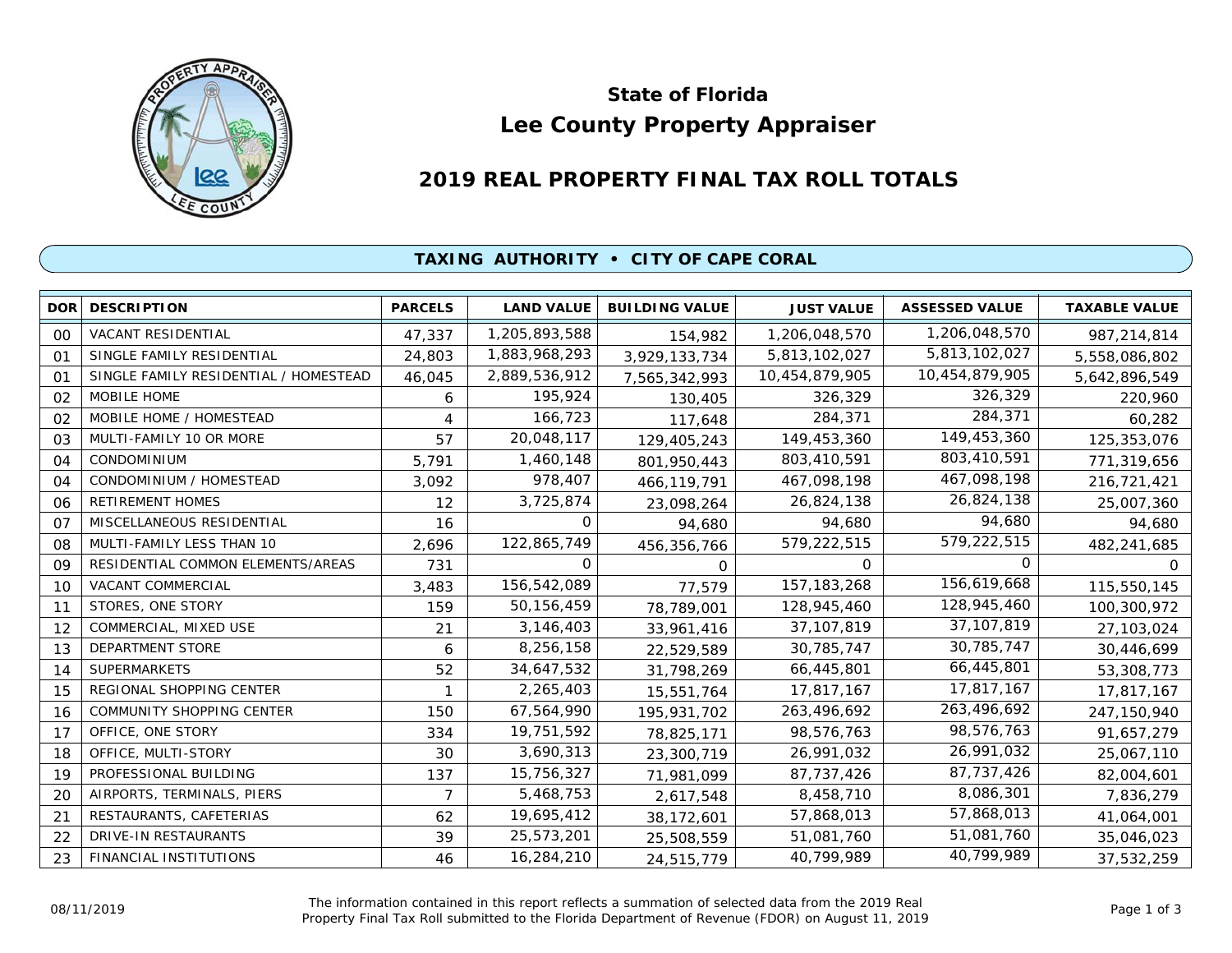## **TAXING AUTHORITY • CITY OF CAPE CORAL**

| <b>DOR</b> | <b>DESCRIPTION</b>                    | <b>PARCELS</b> | <b>LAND VALUE</b> | <b>BUILDING VALUE</b> | <b>JUST VALUE</b> | <b>ASSESSED VALUE</b> | <b>TAXABLE VALUE</b> |
|------------|---------------------------------------|----------------|-------------------|-----------------------|-------------------|-----------------------|----------------------|
| 24         | INSURANCE COMPANY OFFICES             | 7              | 331,569           | 1,188,671             | 1,520,240         | 1,520,240             | 1,480,612            |
| 25         | REPAIR SERVICE SHOPS                  | 4              | 119,867           | 491,941               | 611,808           | 611,808               | 586,544              |
| 26         | <b>SERVICE STATIONS</b>               | 19             | 5,837,838         | 7,607,495             | 13,445,333        | 13,445,333            | 10,643,512           |
| 27         | AUTO SALES, REPAIR, ETC               | 79             | 13,215,341        | 20,088,039            | 33,303,380        | 33,303,380            | 31,895,656           |
| 28         | PARKING LOTS, MH PARKS, ETC           | 23             | 2,960,571         | 885,629               | 3,846,200         | 3,846,200             | 3,498,207            |
| 32         | ENCLOSED THEATER/AUDITORIUM           | 5              | 628,357           | 1,916,419             | 2,544,776         | 2,544,776             | 2,541,604            |
| 33         | NIGHT CLUBS, LOUNGES, BARS            | 12             | 513,147           | 3,001,144             | 3,514,291         | 3,514,291             | 3,340,041            |
| 34         | BOWLING ALLEYS, RINKS, ARENAS         | $\overline{2}$ | 856,396           | 1,952,370             | 2,808,766         | 2,808,766             | 2,792,165            |
| 35         | TOURIST ATTRACTIONS                   | 3              | 1,592,632         | 722,935               | 2,315,567         | 2,315,567             | 2,315,567            |
| 38         | GOLF COURSE, DRIVING RANGE            | 4              | 1,865,035         | 1,483,976             | 3,349,011         | 3,349,011             | 3,349,011            |
| 39         | HOTELS, MOTELS                        | 6              | 3,436,587         | 16,441,645            | 19,878,232        | 19,878,232            | 15,598,638           |
| 40         | VACANT INDUSTRIAL                     | 65             | 5,784,239         | 14,268                | 5,801,261         | 5,798,507             | 4,811,128            |
| 41         | LIGHT MANUFACTURING                   | 30             | 3,318,009         | 11,674,433            | 14,992,442        | 14,992,442            | 14,087,076           |
| 45         | CANNERY, BREWERY, WINERY              | $\mathbf{1}$   | 63,659            | 107,407               | 171,066           | 171,066               | 171,066              |
| 47         | MINERAL PROCESSING                    | 1              | 135,300           | 64,270                | 199,570           | 199,570               | 117,117              |
| 48         | WAREHOUSING, DISTRIBUTION TERMINALS   | 437            | 33,677,988        | 121,140,002           | 154,817,990       | 154,817,990           | 139, 195, 507        |
| 49         | <b>OPEN STORAGE</b>                   | 3              | 1,079,628         | 299,931               | 1,379,559         | 1,379,559             | 861,151              |
| 53         | <b>CROPLAND CLASS III</b>             | $\mathbf{1}$   | 4,740             | 19,153                | 121,134           | 23,893                | 23,893               |
| 54         | TIMBERLAND INDEX 90+                  | 13             | 1,472,988         | $\mathbf 0$           | 7,804,523         | 1,472,988             | 1,472,988            |
| 60         | <b>GRAZING LAND CLASS I</b>           | 4              | 256,484           | $\Omega$              | 4,438,778         | 256,484               | 256,484              |
| 61         | <b>GRAZING LAND CLASS II</b>          | 5              | 298,220           | 263,791               | 2,225,917         | 562,011               | 562,011              |
| 62         | <b>GRAZING LAND CLASS III</b>         | 3              | 18,184            | 221,065               | 626,920           | 239,249               | 72,276               |
| 65         | <b>GRAZING LAND CLASS VI</b>          | $\mathbf{1}$   | 612,230           | $\Omega$              | 3,032,110         | 612,230               | 612,230              |
| 67         | POULTRY, BEES, TROPICAL FISH, RABBITS | 8              | 3,078,068         | 434,786               | 4,528,651         | 3,512,854             | 1,775,232            |
| 68         | DAIRIES, FEED LOTS                    | $\overline{2}$ | 55,524            | 115,566               | 378,906           | 171,090               | 74,979               |
| 70         | VACANT INSTITUTIONAL                  | 101            | 2,977,779         | 2,020                 | 2,979,799         | 2,979,799             | 54,295               |
| 71         | CHURCHES, TEMPLES                     | 69             | 24,346,486        | 80,844,594            | 105,191,080       | 105,191,080           | 573,931              |
| 72         | PRIVATE SCHOOLS & COLLEGES            | 5              | 651,489           | 2,310,967             | 2,962,456         | 2,962,456             | $\Omega$             |
| 73         | PRIVATELY OWNED HOSPITALS             | $\overline{c}$ | 1,678,779         | 11,679,000            | 13,357,779        | 13,357,779            | $\Omega$             |
| 74         | HOMES FOR THE AGED                    | 4              | 2,140,191         | 47,519,017            | 49,659,208        | 49,659,208            | 5,960,051            |
| 75         | ORPHANAGES, NON-PROFIT SERVICE        | 32             | 3,817,088         | 14,821,347            | 18,638,435        | 18,638,435            | 106,426              |
| 76         | MORTUARY, CEMETERY, CREMATORIUM       | $\mathbf{1}$   | 1,537,535         | 304,816               | 1,842,351         | 1,842,351             | 723,154              |
| 77         | CLUBS, LODGES, UNION HALLS            | 12             | 2,792,343         | 5,282,300             | 8,074,643         | 8,074,643             | 1,140,307            |
| 80         | VACANT GOVERNMENTAL                   | 1,629          | 81,072,365        | 91,787                | 81, 164, 152      | 81, 164, 152          | 0                    |
| 82         | FOREST, PARKS, RECREATIONAL           | 46             | 9,170,697         | $\mathsf{O}$          | 9,170,697         | 9,170,697             | 0                    |